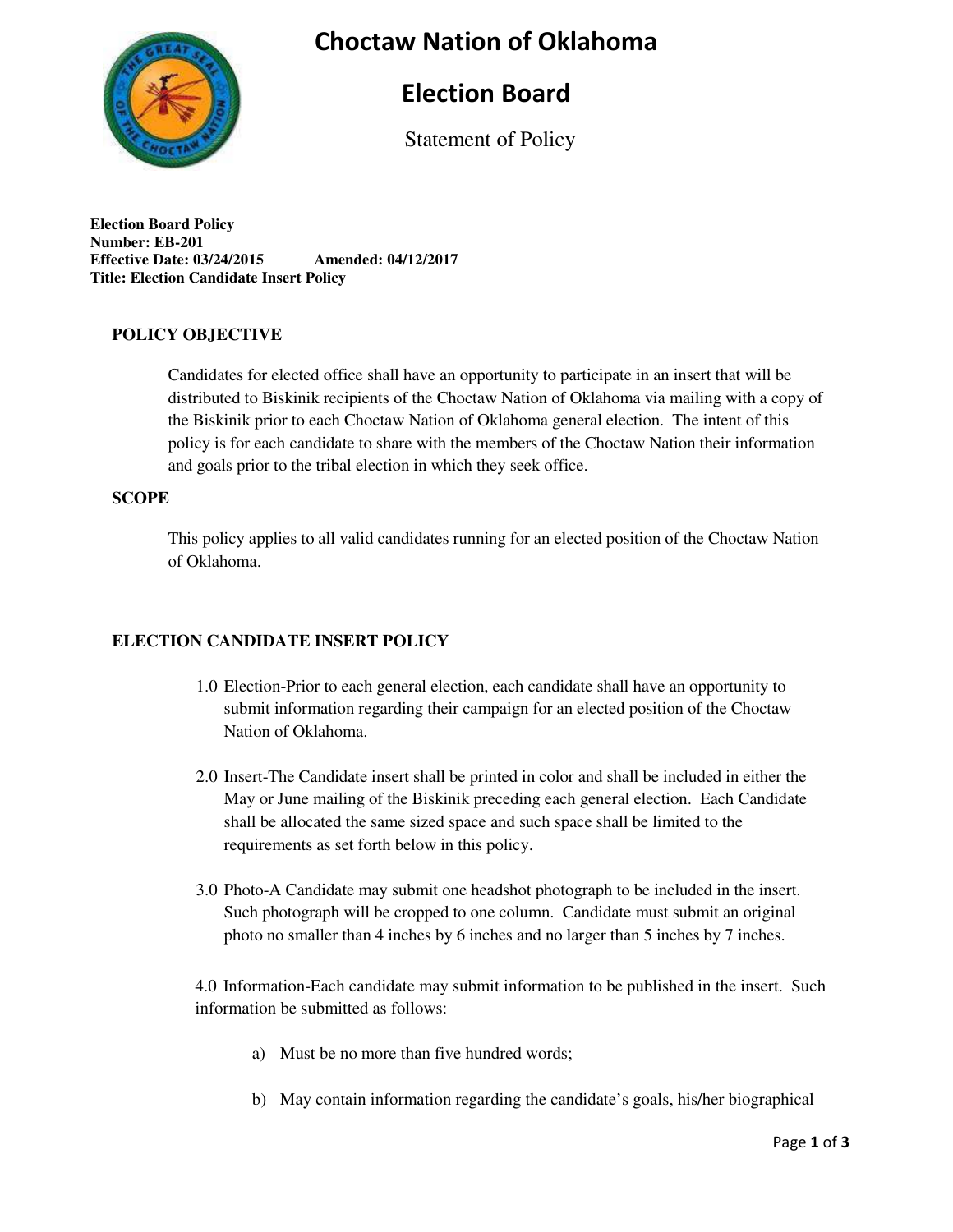

## **Choctaw Nation of Oklahoma**

## **Election Board**

Statement of Policy

information, the position the candidate is seeking election of, contact information; social media and/or candidate's website information;

c) Must not violate any applicable law or any legal right of a person or entity, including but not limited to, trademarks, copyrights, false advertising, criminal acts;

d) Must not contain personal attacks or statements denigrating another person's character either directly or implicitly;

e) Must not contain unsubstantiated claims or statements that make claims the truth of which cannot be independently verified;

- 5.0 Edit-Information submitted will **NOT** be printed as is. The Election Board reserves the right to delete any submitted information that is found to be in violation of this policy. The Election Board will provide an editor or staff member to assist a candidate in finalizing their insert information. All candidate information shall be finalized no later than twenty-four hours after the candidate filing period of a general election closes;
- 6.0 Timing-Candidate insert information shall be submitted to the Election Board prior to close of the filing period of a general election. The candidate's photo must be submitted at this time in addition to any content. Each candidate shall provide contact information that will be used by the Election Board to work with candidate to finalize their insert section;
- 7.0 Cost-There shall be no additional charges or fees to candidate to participate in the insert;
- 8.0 Print Order-The candidate information placement in the insert shall be organized in the following order:
	- a) By position running for:
		- (1) Candidates for Chief shall be printed first;
			- (a) Alphabetical by last name;
		- (2) Candidates for Tribal Council shall be printed second;
			- (a) In numerical order by District Number;
			- (b) Then alphabetical by last name;
- 9.0 Default Information-In the event a candidate chooses not to submit information and/or a photo to be included in the Candidate Insert, such candidate's name, contact information and position they are running for shall automatically be included in the insert.
- 10.0 No Opponent-In the event a candidate does not draw an opponent for their